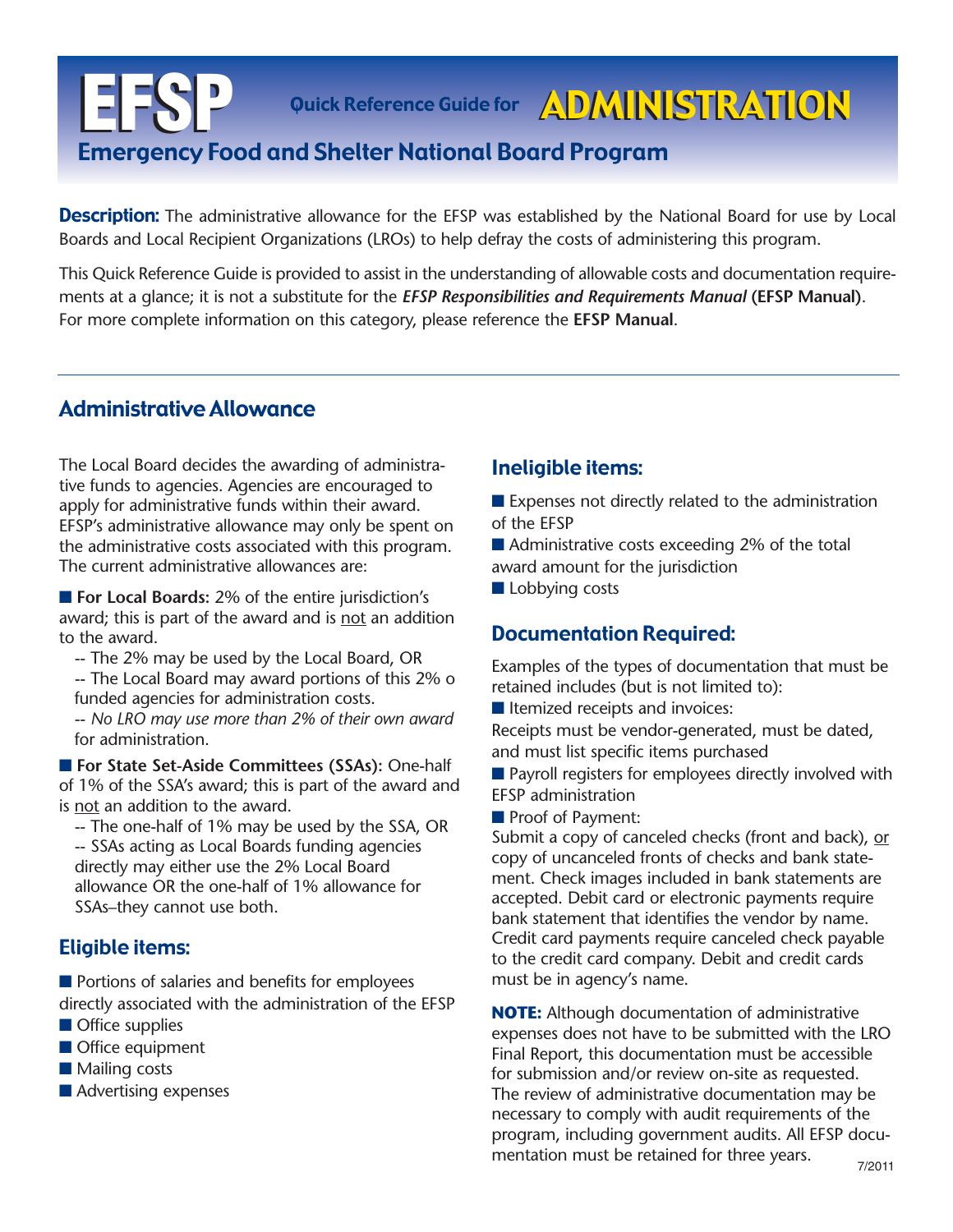# **EFSP** Emergency Food and Shelter National Board Program Quick Reference Guide for **MASS SHELTER**

**Description:** The Mass Shelter category is intended to allow mass shelter providers (five beds or more in one location) to provide on-site housing for eligible clients. Agencies may not operate as vendors for themselves or other LROs; self-billing is not eligible with this funding. An agency must be awarded funds under mass shelter by the Local Board in order to have expenditures under the Mass Shelter category.

This Quick Reference Guide is provided to assist in the understanding of allowable costs and documentation requirements at a glance; it is not a substitute for the *EFSP Responsibilities and Requirements Manual* **(EFSP Manual)**. For more complete information on this category, please reference the **EFSP Manual**.

# Mass Shelter

For mass shelter providers, there are TWO options for eligible costs. One option must be selected at the beginning of the program year by the Local Board; eligible LROs must then use only one method throughout the entire spending phase.

The documentation requirements for each option are:

## Option 1: **Reimbursement of Direct Costs**

Agencies may use EFSP funds to purchase supplies essential to shelter individuals in a mass shelter. *Eligible costs* include cots, mattresses, soap, linens, blankets, cleaning supplies. Clothing expenses are limited to diapers and underwear only. Limited amounts of personal care products and first aid supplies for use in the shelter are eligible. Certain transportation costs related to the sheltering of a client are eligible. Shelter operational costs and food expenditures are not eligible under this category.

## Option 2: **Per Diem Allowance**

Agencies may use the per diem allowance to cover operational costs as well as direct expenditures. A per diem allowance of exactly **\$7.50** or **\$12.50** per person may be used by mass shelter providers if:

- The rate is approved by the Local Board
- LRO's total mass shelter expenditure is accounted for using this method.

The Local Board may vary the rate between agencies depending on the level of services provided to clients.

*Eligible costs* within the per diem allowance include operational costs such as the shelter's rent/mortgage, utilities, and staff salaries. Shelter supplies eligible under Option one are also eligible.

Expenditures such as maintenance agreements and food expenditures are not eligible.

For a more complete listing of eligible costs under both options, please reference the **EFSP Manual.**

## Documentation Required:

## **For Per Diem Allowance:**

- A per diem schedule is required:
	- -- Mass Shelter rates must be listed at the rate of either \$7.50 or \$12.50 per day
	- -- Per diem schedule must show a DAILY count
	- -- Dates covered must be within the spending period Agencies are strongly urged to use the per diem sample format in the **EFSP Manual**.

#### **For Direct Costs:**

■ Itemized receipts and invoices are required. Receipts must have vendor's name, must be dated, and must list specific items purchased. Vouchers are not sufficient.

## ■ **Proof of Payment:**

#### *Proof of payment must be attached to all receipts and invoices.*

Submit a copy of canceled checks (front and back), or copy of uncanceled fronts of checks and bank statement. Check images included in bank statements are accepted. Debit card or electronic payments require bank statement that identifies the vendor by name. Credit card payments require canceled check payable to the credit card company. Debit and credit cards must be in agency's name.

**NOTE:** Receipts and proof of payment are not necessary if your agency is using the per diem method.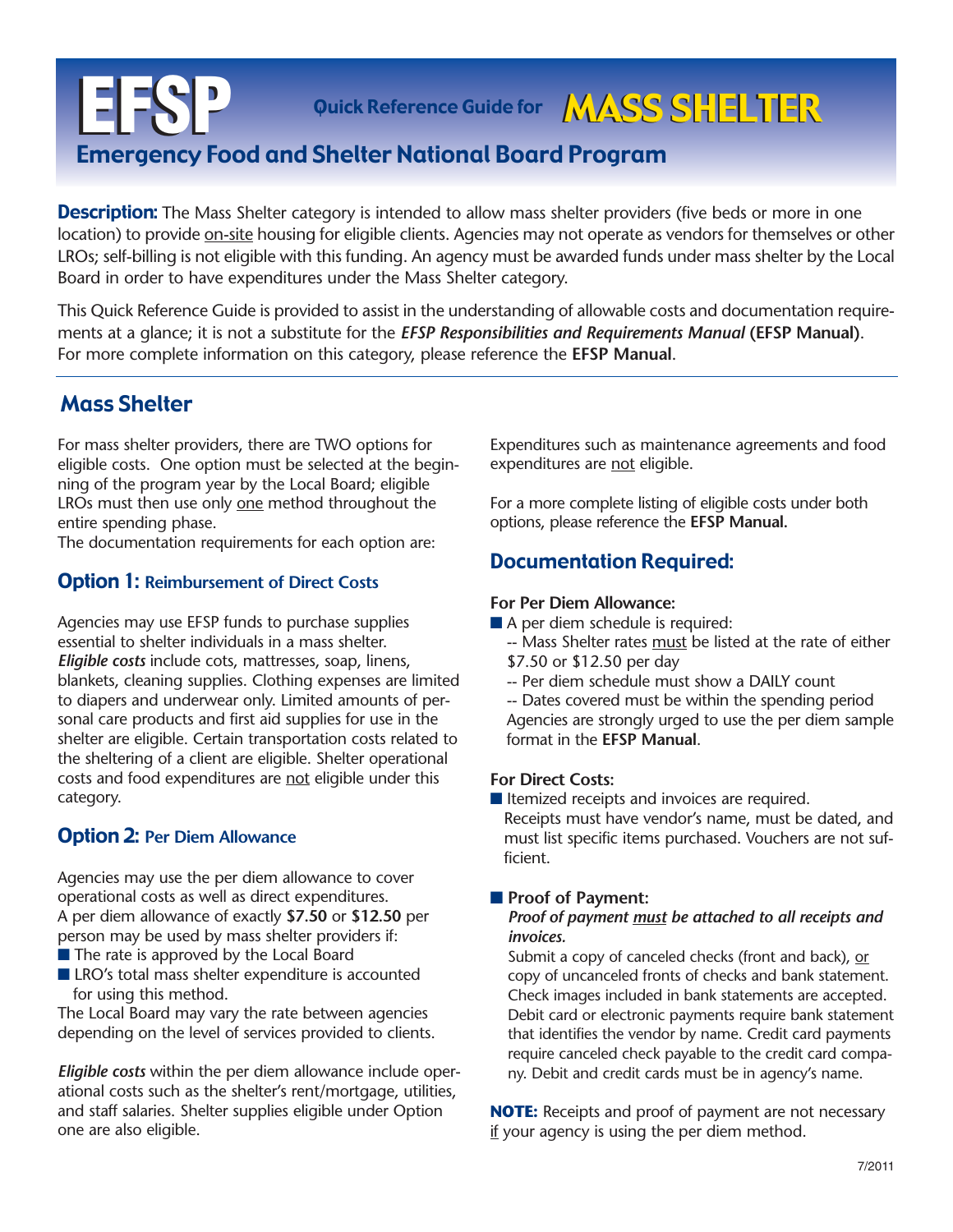Quick Reference Guide for **OTHER FOOD** 

# **EFSP** Emergency Food and Shelter National Board Program

**Description:** The Other Food category is intended to allow agencies such as food pantries and food banks to pay for the purchase of food items, food vouchers and food gift cards/certificates to assist in the feeding of eligible clients.

This Quick Reference Guide is provided to assist in the understanding of allowable costs and documentation requirements at a glance; it is not a substitute for the *EFSP Responsibilities and Requirements Manual* **(EFSP Manual)**. For more complete information on this category, please reference the **EFSP Manual**.

# Other Food

## Eligible items:

- All food items
- Diapers
- Gift cards/certificates
- Food Vouchers
- Boxes and plastic storage bags
- Maintenance fees charged by food banks
- Transportation costs:
	- -- Local transportation expenses for pickup and delivery of food, and for transporting clients to a feeding site.
	- -- Mileage log must be provided at the published rate
	- in the **EFSP Manual.**
	- -- Public transportation

## Ineligible items:

- Items used in serving food, such as eating utensils
- Paper products
- Cleaning products
- Personal care products
- Vitamins and first aid products
- Pet foods and products
- Excessive snacks and sweets
- Purchases for staff events/functions
- Food purchases for holiday dinners/events

■ Per diem or meal allowance schedules are not allowable in this category

**NOTE:** All cash payments and payments that are reimbursements to individuals (staff or volunteers) are INELIGIBLE.

# Documentation Required:

## ■ **Itemized receipts and invoices:**

Receipts must have vendor's name, must be dated, and must list specific items purchased. Summarized billing statements are not sufficient.

#### ■ **Food Vouchers:**

All vouchers must list the exact amount of purchase, list purchase restrictions, and must be signed by the purchaser, an agency representative, and the vendor representative. Agencies are strongly urged to use the voucher sample format in the **EFSP Manual.**

## ■ Gift cards/certificates:

All gift cards/certificates must have restrictions stated limiting purchases to food only, or food and diapers only; no non-food items, alcohol, cigarettes or lottery purchases, and no cash back.

Agencies must submit a dated receipt or invoice for the purchase of the gift cards/certificates, and must also submit one copy of the front and back of a single gift card/certificate indicating restrictions.

## ■ **Proof of Payment:**

*Proof of payment must be attached to all receipts, invoices, gift card purchases and vouchers.* Submit a copy of canceled checks (front and back), or copy of uncanceled fronts of checks and bank statement. Check images included in bank statements are accepted. Debit card or electronic payments require bank statement that identifies the vendor by name. Credit card payments require canceled check payable to the credit card company.

**NOTE:** Itemized receipts are not required for correctly completed food vouchers.

Debit and credit cards must be in agency's name.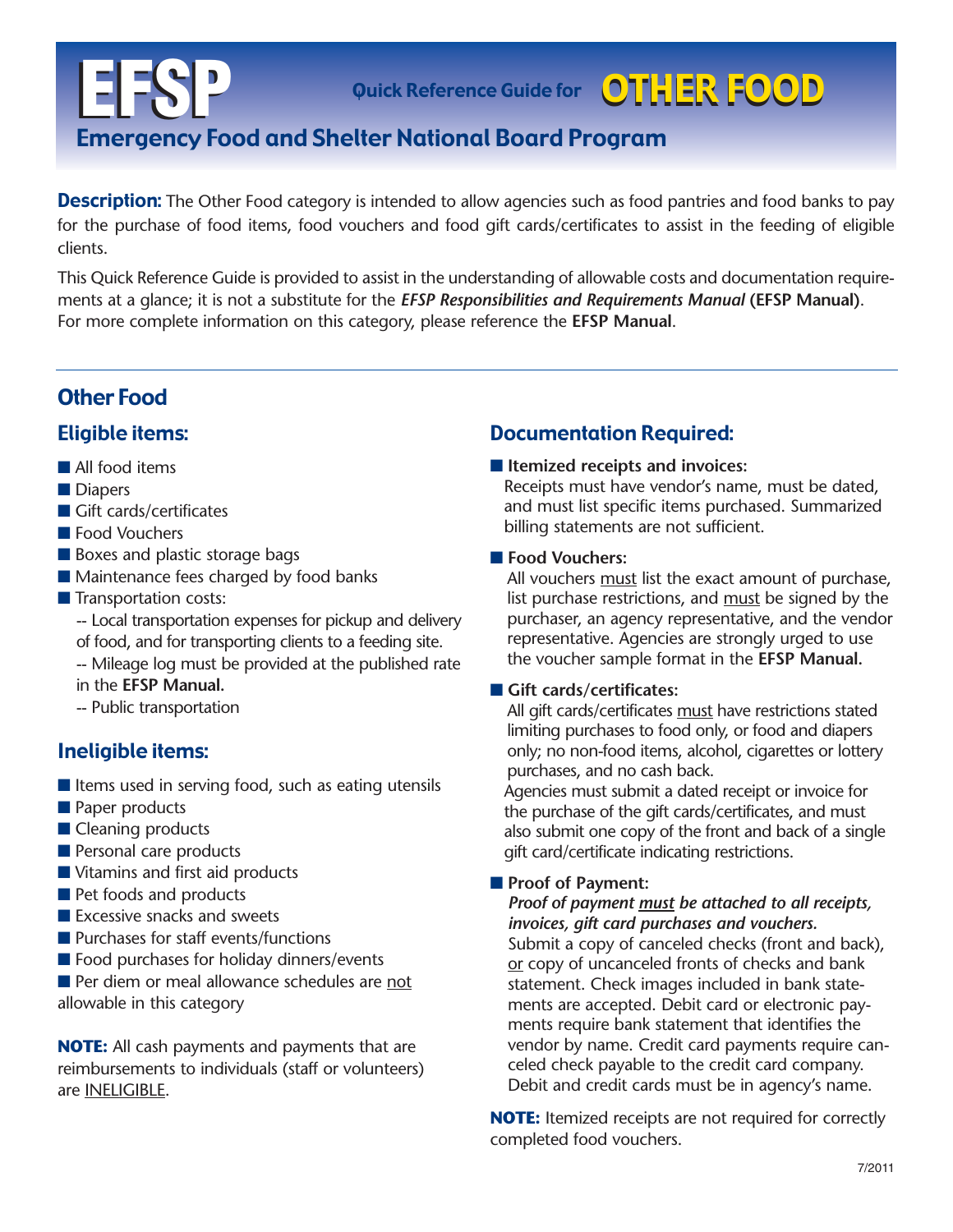Quick Reference Guide for **OTHER SHELTER** 

# **EFSP** Emergency Food and Shelter National Board Program

**Description:** The Other Shelter category is intended to allow agencies to provide <u>off-site</u> emergency housing of eligible clients. Agencies may not operate as vendors for themselves or other LROs; self-billing is not eligible with this funding.

This Quick Reference Guide is provided to assist in the understanding of allowable costs and documentation requirements at a glance; it is not a substitute for the *EFSP Responsibilities and Requirements Manual* **(EFSP Manual)**. For more complete information on this category, please reference the **EFSP Manual**.

# Other Shelter

## Eligible items:

- Lodging charges from a hotel or motel
- Lodging charges from a non-profit facility

acting as a vendor (cannot be from your own agency or another LRO funded by EFSP)

- LROs may cover stays up to a total of 30 days (see the **EFSP Manual** for more information)
- Local taxes added to the bill are allowable
- Transportation costs:

Certain transportation costs related to the sheltering of a client are eligible, such as bus tokens needed to get to a facility. See the **EFSP Manual** for additional information.

## Ineligible items:

■ Any stays dated outside of the spending period ■ All payments made in advance; all payments must

- be dated after the end of the clients' stay.
- Telephone calls
- Deposits for keys, damage and other deposits
- Food expenditures

 $\blacksquare$  Transportation costs unrelated to sheltering a client, such as bus tickets, car repairs, gasoline or any clientowned transportation expenses

■ Per diem schedules are not allowable in this category

## Documentation Required:

■ Hotel or motel invoices:

Receipts must be vendor-generated, have vendor's name and address, must be dated, and must list client's name, the dates of stay and cost per night. Non-profit agencies acting as vendors must also generate invoices. Payment receipts and vouchers are not sufficient unless all of the above information is on the documentation, and must be signed by a vendor representative.

**NOTE:** If your agency is required by statute to keep client's names confidential, you must submit proof and assign unique identifiers to all clients served. Please reference the **EFSP Manual**.

#### ■ **Proof of Payment:**

### *Proof of payment must be attached to all receipts and invoices.*

-- Copy of canceled checks (front and back), or copy of uncanceled fronts of checks and bank statement. Check images included in bank statements are accepted. Debit card or electronic payments require bank statement that identifies the vendor by name. Credit card payments require canceled check payable to the credit card company.

**NOTE:** All cash payments, advance payments and payments that are reimbursements to individuals (staff or volunteers) are INELIGIBLE.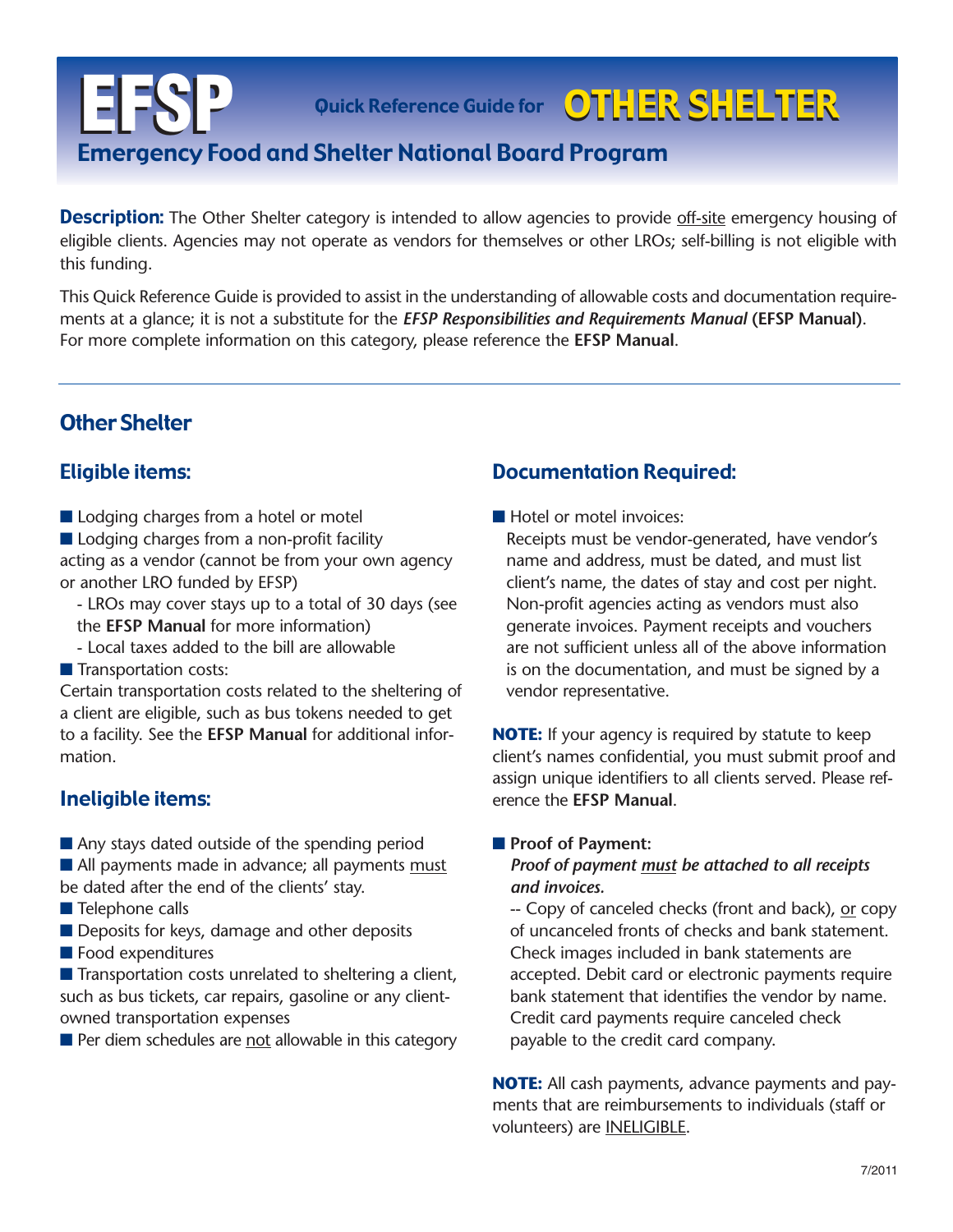Quick Reference Guide for RENT/MORTGAGE

# **EFSP** Emergency Food and Shelter National Board Program

**Description:** The Rent/Mortgage category is intended to allow agencies to pay a one-month amount of rent or mortgage for qualifying clients. Each household may receive this assistance only once per spending period.

This Quick Reference Guide is provided to assist in the understanding of allowable costs and documentation requirements at a glance; it is not a substitute for the *EFSP Responsibilities and Requirements Manual* **(EFSP Manual)**. For more complete information on this category, please reference the **EFSP Manual**.

# Rent/Mortgage

#### Eligible items:

- One month of past due balance of rent or mortgage
- One month of current balance of rent or mortgage
- First month's rent

**NOTE:** When paying on rent or mortgage for mobile homes, agencies may include the cost of lot fees in the payment.

#### Ineligible items:

- More than one month's rent or mortgage payment
- First month of new mortgage
- Deposits

■ All fees, including late fees, condo fees, homeowner association fees/dues

■ Rent or mortgage on an agency's own facility is not eligible

#### **The following conditions must be met before payment is made:**

- For current rent: payment due within 10 calendar days ■ For past due rent: amount paid must be totally outstand-
- ing at the time of payment
- All other resources have been exhausted
- The home/apartment is the client's primary residence
- Client must be the one responsible for the rental payment

■ Payment is limited to one month of assistance per spending period

■ Payment must guarantee 30 days additional service

■ Assistance can be provided to the client by only one LRO in the jurisdiction

#### **Documentation Requirements - RENT**

#### **First month's rent:**

■ Dated and signed lease, complete with all pages OR ■ Landlord letter (dated and signed by landlord) with client's name and address, the move-in date, and monthly rent amount

**NOTE:** Leases are only accepted as stand-alone documentation for cases of first month's rent.

#### **Current month's rent:**

■ Landlord letter (dated and signed by landlord) with

client's name and address, the specific month being covered, and monthly rent amount.

#### **Past due month's rent:**

■ Landlord letter (dated and signed by landlord) with client's name and address, the specific month being covered, monthly rent amount, **and** the total rent amount outstanding at the time of payment.

**NOTE:** Agencies are strongly urged to use the landlord letter formats in the **EFSP Manual**.

#### **Documentation Requirements - Mortgage**

Mortgage assistance is limited to principal and interest only; escrow, taxes, insurance and late fees cannot be included in the payment. Only mortgages on principal residences are eligible; payments on 2nd mortgages and lines of credit are not eligible. Forbearance loans and loan modification payments are also ineligible.

#### **Current month's mortgage:**

■ Mortgage statement, coupon or letter from mortgagor showing the client's name and address, the mortgagor name, account number, monthly amount of principal and interest.

#### **Past due month's mortgage:**

■ Mortgage statement, coupon or letter from mortgagor showing the client's name and address, the mortgagor name, account number, monthly amount of principal and interest **and** the amount outstanding at the time of payment.

#### **Proof of Payment for all Rents/Mortgages:**

Submit a copy of canceled checks (front and back), or copy of uncanceled fronts of checks and bank statement. Check images included in bank statements are accepted. Debit card or electronic payments require bank statement that identifies the vendor by name. Credit card payments require canceled check payable to the credit card company. Debit and credit cards must be in agency's name.

**NOTE:** Cash payments, money orders and reimbursements to individuals who are not the landlords or mortgagors are ineligible. 7/2011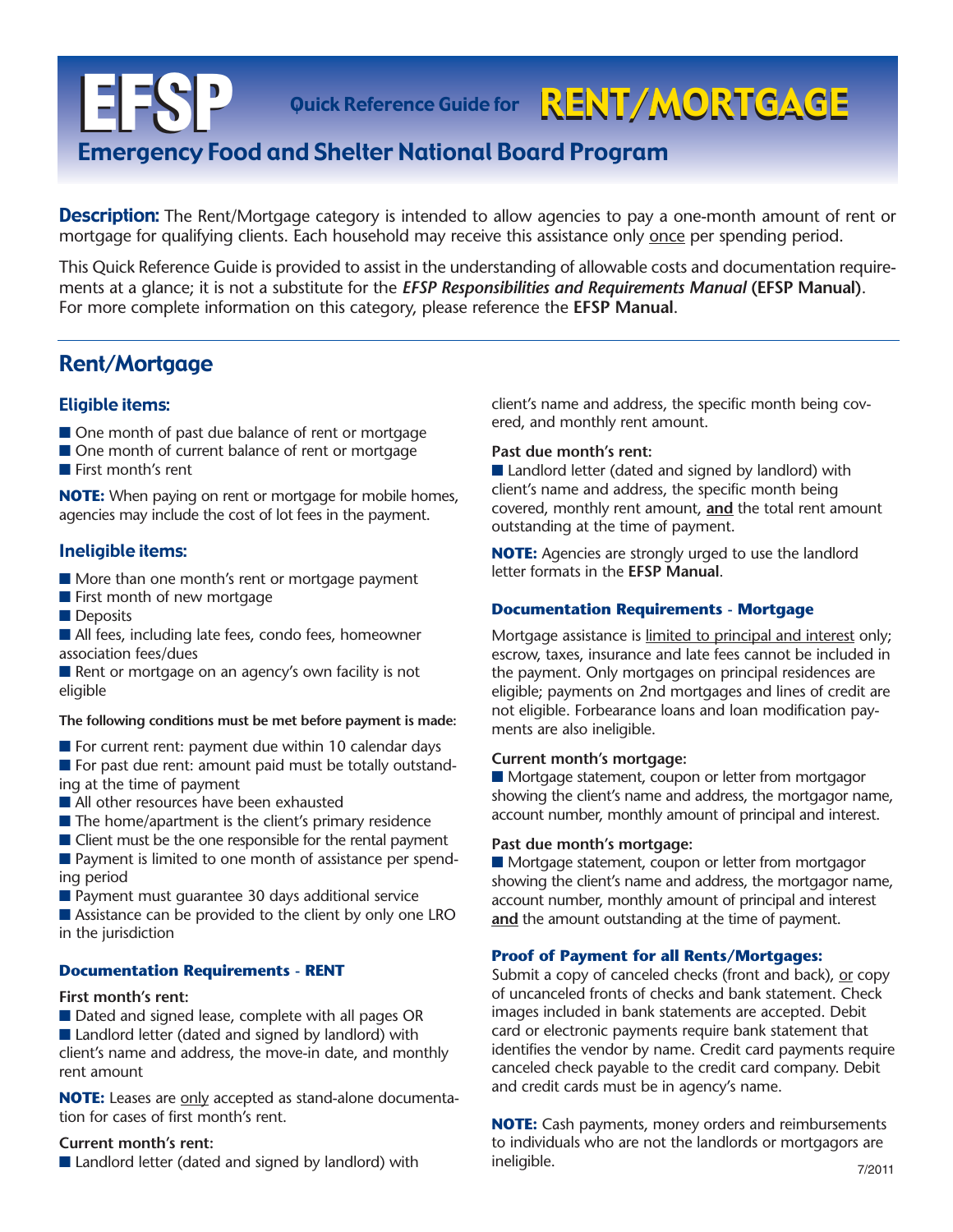# **EFSP** Emergency Food and Shelter National Board Program Quick Reference Guide for SERVED MEALS

**Description:** The Served Meals category is intended to allow mass feeding facilities to pay for the purchase of food items, items used to prepare and serve food, and other food-related items to assist in the mass feeding of eligible clients. Your agency must be awarded funds under mass feeding by your Local Board in order to have expenditures under the Served Meals category.

This Quick Reference Guide is provided to assist in the understanding of allowable costs and documentation requirements at a glance; it is not a substitute for the *EFSP Responsibilities and Requirements Manual* **(EFSP Manual)**. For more complete information on this category, please reference the **EFSP Manual**.

# Served Meals

For mass feeding facilities, there are TWO options for eligible costs. One option must be selected at the beginning of the program year by the Local Board; eligible LROs must then use only one method throughout the entire spending phase.

The documentation requirements for each option are:

## Option 1: **Reimbursement of Direct Costs**

Agencies may use EFSP funds to purchase supplies essential to prepare meals onsite in a mass feeding facility.

#### **Eligible Items:**

- Any food used in served meals (cold or hot)
- Paper products (paper plates, towels, toilet tissue)
- Items and utensils used to prepare food (forks, pots, pans, gloves, etc.)
- Cleaning products
- Limited amounts of first-aid supplies
- Transportation costs:
	- -- Local transportation expenses for pickup and delivery of food, and for transporting clients to a feeding site.
	- -- Mileage log must be provided at the published rate in the **EFSP Manual.**
	- -- Public transportation

#### **Ineligible Items:**

- Any items not related to the serving of food
- Pet foods and products
- Excessive snacks and sweets
- Purchases for staff events/functions
- Holiday dinners/events

**NOTE:** All cash payments and payments that are reimbursements to individuals (staff or volunteers) are INELIGIBLE.

## Option 2: **Per Meal Allowance**

Agencies may use the per meal allowance to cover operational costs as well as direct expenditures. A per meal allowance of exactly **\$2.00** per meal may be used if

approved by the Local Board, AND if the LRO's total expenditure is accounted for using this method. *Eligible costs* within the per meal allowance include operational costs such as the agency's rent/mortgage, utilities, and staff salaries. Supplies eligible under Option one are also eligible.

## Documentation Required:

**NOTE:** Local Boards must allocate funds for either the direct expense method (receipts and canceled checks) OR the per meal method and use one method to account for all expenditures in this category. Both methods cannot be used.

#### ■ **Itemized receipts and invoices:**

Receipts must have vendor's name, must be dated within the spending period, and must be itemized (specific items purchased must be listed).

#### ■ **Per Meal Allowance:**

-- A per meal schedule is required. Allowance must be listed as \$2.00 per meal

-- Per meal schedule must show a DAILY count

-- Dates covered must be within the spending period Agencies are strongly urged to use the per meal schedule sample format in the **EFSP Manual.**

#### ■ **Proof of Payment:**

*Proof of payment must be attached to all receipts, invoices, gift card purchases and vouchers.*

Submit a copy of canceled checks (front and back), or copy of uncanceled fronts of checks and bank statement. Check images included in bank statements are accepted. Debit card or electronic payments require bank statement that identifies the vendor by name. Credit card payments require canceled check payable to the credit card company. Debit and credit cards must be in agency's name.

**NOTE:** Receipts and proof of payment are not necessary if your agency is using the per meal allowance method.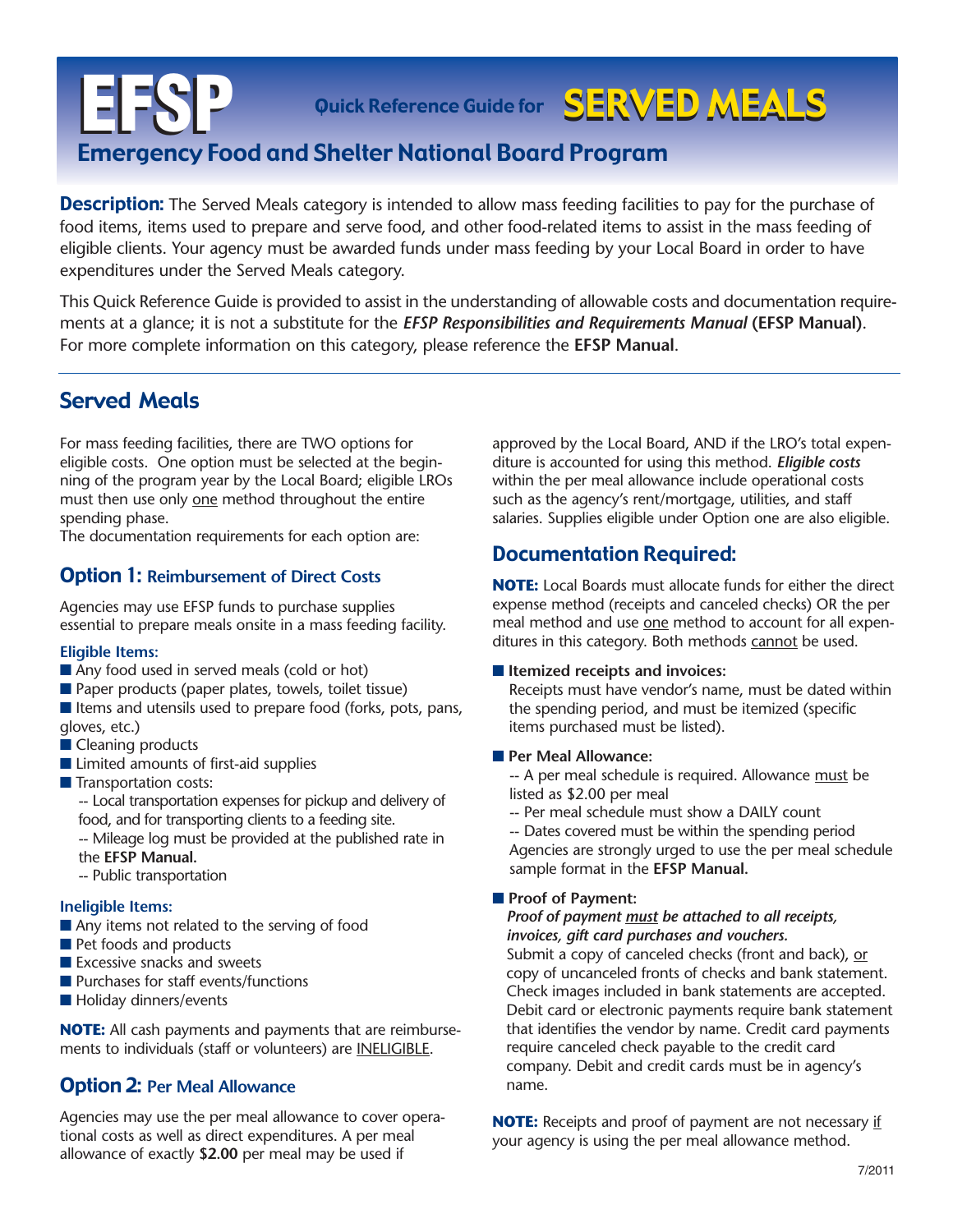#### Quick Reference Guide for WITHLITIES — METERED BILLS METERED BILLS

# **EFSP** Emergency Food and Shelter National Board Program

**Description:** The Utilities category is intended to allow agencies to pay a one-month billed amount of a metered (electric, gas, water) or non-metered (propane, firewood, coal) utility bill for qualifying clients. Each household may receive this assistance only once per spending period.

This Quick Reference Guide lists information on metered payments only; see *Utilities: Non-Metered Bills* for information on non-metered utility bill payments. This Quick Reference Guide is provided to assist in the understanding of allowable costs and documentation requirements at a glance; it is not a substitute for the *EFSP Responsibilities and Requirements Manual* **(EFSP Manual)**. For more complete information on this category, please reference the **EFSP Manual**.

## Metered bills (electric, gas, water)

#### Eligible items:

- Past due utility bills or
- Current utility bill
	- When paying on current bill, LROs can pay either the actual usage amount reflected on the bill, or the current "budget" amount.

**NOTE:** Agencies may include the cost of "reconnection" fees in the payment.

#### Ineligible items:

■ Payments made on agency's own utility bills

■ Payment for metered utilities exceeding a single onemonth billed amount

- Any current utility payment dated more than 5 calendar days prior to the utility due date
- Payment on closed accounts
- Payments on TV cable, satellite, internet, and phone bills
- Payments for any type of fuel for automobiles
- Late fees, deposits or any other fees
- Any payments not made directly to the vendor

#### **When paying on past due metered bills:**

■ If you are paying on a cut-off/shut-off notice OR paying on a past due balance listed on a current bill, the agency must verify the 1-month billed amount of the total outstanding at the time of payment.

The verification must be with the vendor, and must list the following:

-- The month being covered (or the 30 day period being covered)

- -- The amount billed for that month of actual usage only
- -- The date that the payment was due that month

-- The total amount outstanding at the time of payment ■ All of the amount paid by the LRO must be outstanding at the time of payment (the date the payment is made).

It is strongly recommended that the agency attach a billing and payment history from the utility company.

**NOTE:** Some utility bills cover more than one month of usage. Agencies must only pay a verified one-month billed portion. Do not use averaging.

Agencies are strongly urged to use the Metered Utility Verification Form in the **EFSP Manual** to confirm the 1-month billed amounts of past due balances.

#### **When paying on current metered bills:**

- All of the amount paid by the LRO must be outstanding at the time of payment (the date the check is written).
- The payment cannot be made more than 10 calendar days prior to the utility due date.

#### Documentation Required:

**For past due bills:** Attach the bill or cut-off/shut-off notice, a Metered Utility Verification Form or billing and payment history from the vendor. Also attach proof of payment: copy of canceled checks (front and back), or copy of uncanceled fronts of checks and bank statement. Check images included in bank statements are accepted. Debit card or electronic payments require bank statement that identifies the vendor by name. Credit card payments require canceled check payable to the credit card company. Debit and credit cards must be in agency's name. Payment receipts and check stubs are not sufficient.

**For current bills:** Attach the current bill (or billing and payment history), and proof of payment.

**SPECIAL NOTE:** Agencies may pay up to \$100.00 on any past due balance and not be required to present any verification. However, the documentation must show that all of the payment amount was outstanding at the time of payment. 7/2011